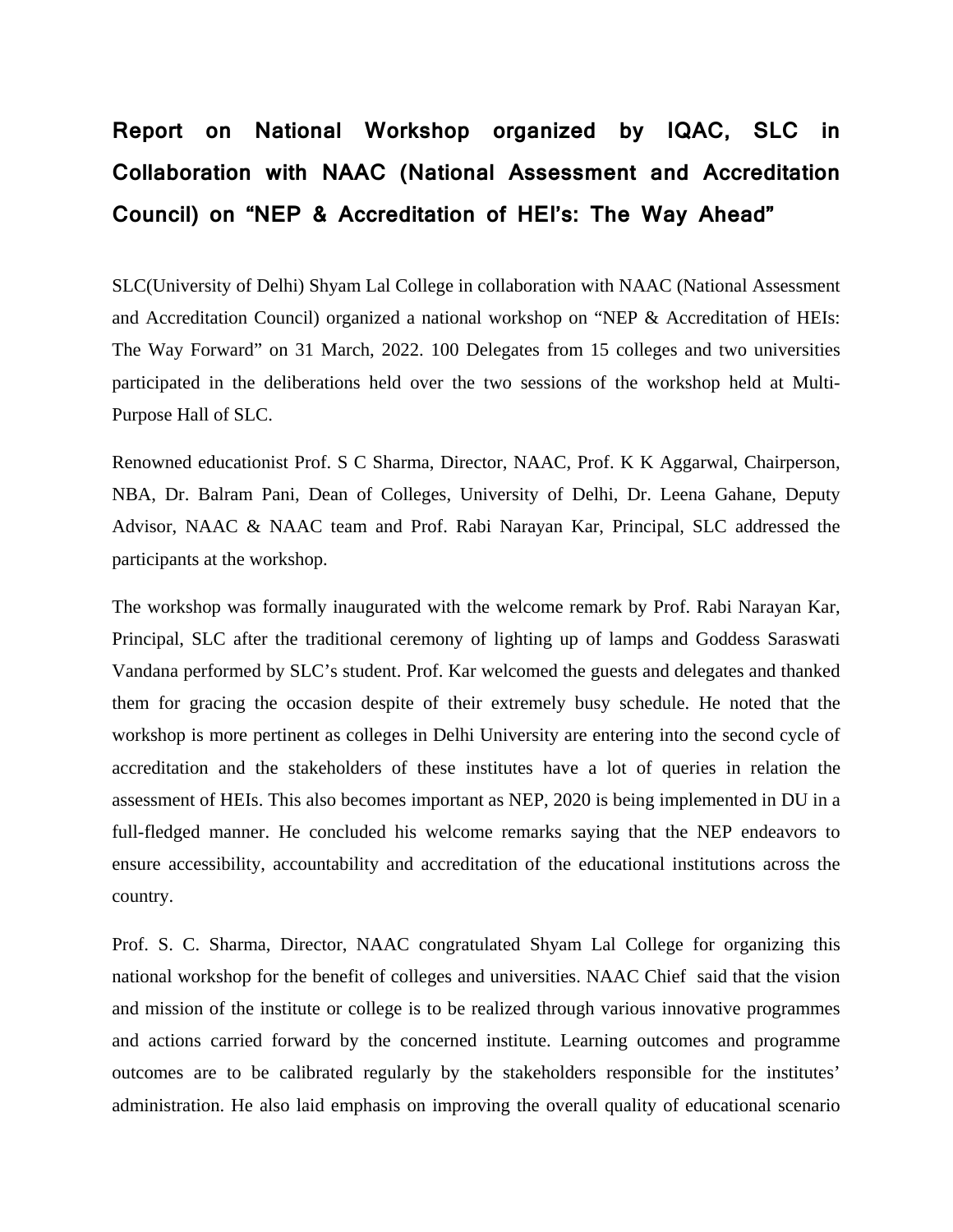keeping the spirit of NEP, 2020 into consideration. NEP, 2020 envisions of introducing multidisciplinary courses and also aims at enhancing accessibility, equity and excellence through the means of education. To realize its enshrined objectives, it also offers autonomy to educational institutions by giving them the space of restructuring. Restructuring entails accountability as space is provided for developing institutional leadership, freedom of starting new and innovative courses etc. In this backdrop, he said, the role of NAAC in terms of assessment and accreditation of the educational institutes is going to be more crucial in the days to come.

Prof. Balram Pani remained present at the workshop as the Guest of Honor. He remarked that NEP, 2020 has many landmark objectives enshrined in it. Their implementation in their letter and spirit will augur well with nation and society as a whole and the responsibility lies on the shoulders of stakeholders, such as administrative leaders and teachers, at the educational institutes. Multiple entry and exits points as provided in the NEP, 2020 will prove a boon to the students. Innovative programmes that aim to develop students' personality to the fullest and skill development programmes have acquired significant place in the NEP. He also noted that the NAAC will have to be little more flexible in relation to certain metrics that have been provided for in the guidelines of NAAC for the assessment of the institutes such as hostel facilities and faculty recruitment as they are at times out of these institutes' mandate and capacity.

Dr. Leena Gahane, Deputy Advisor of NAAC, Bangalore guided the participants as the resource person on various NAAC parameters to grade institutes. Dr. Gahane observed that NEP, 2020 lays significant emphasis on bringing Indian knowledge traditions, values and ethos to be inculcated among our young learners. Making India a world leader in terms of production and dissemination of indo-centric knowledge at world level happens to be the spirit of NEP, 2020. In India, she said, education was not merely a means of earning bread and butter but we sought emancipation through it... 'सा विद्या या विम्*क्तये*'. Realizing these goals in the NEP, 2020 happens to be the responsibility of the HEIs.

In terms of accreditation she said, all parameters have been uploaded on the NAAC website. Any query can be replied to within 24 hours through IMS. Uploaded manuals can also be referred to in this regard. Preparing for assessment and accreditation is a round the clock process therefore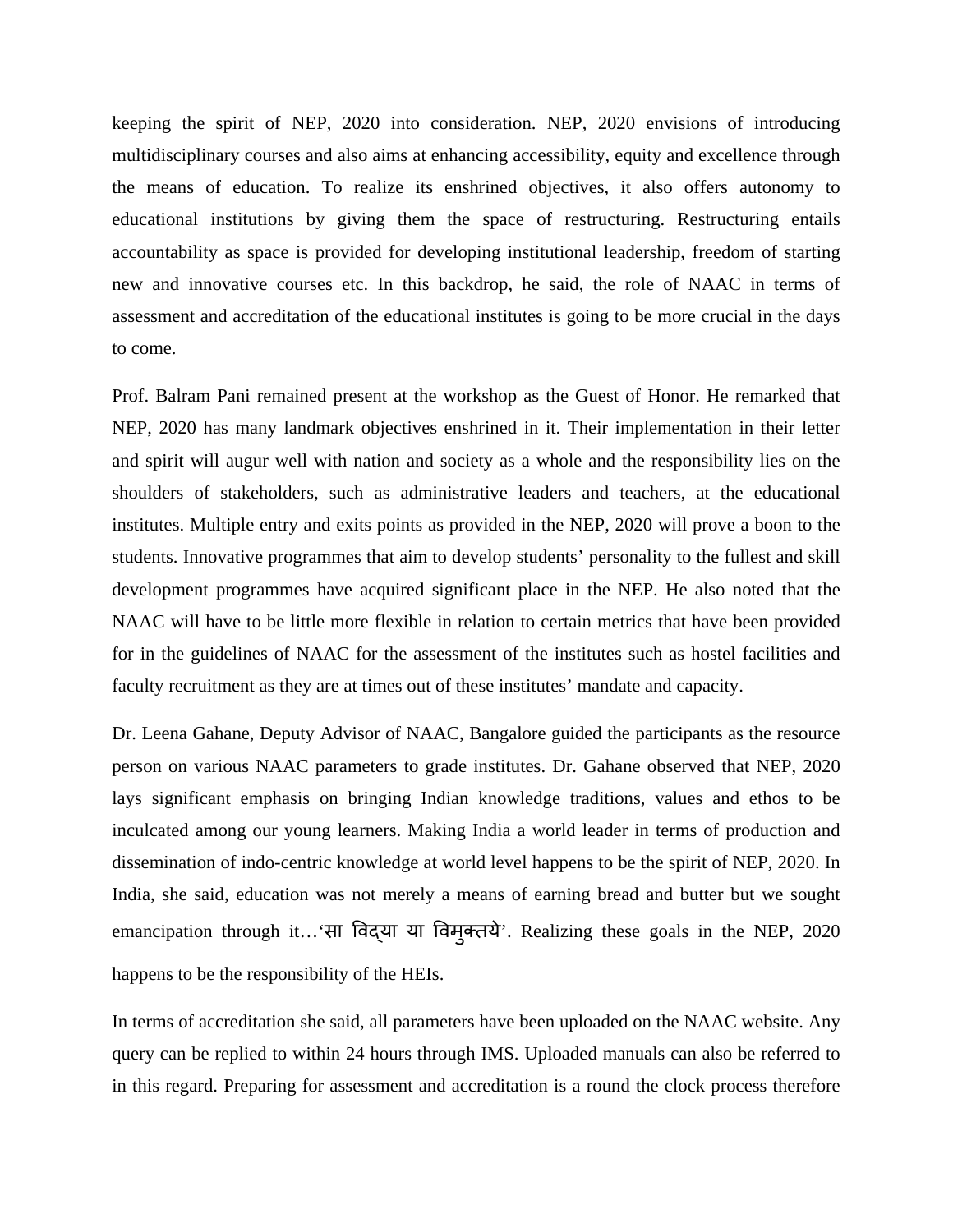the eleventh hour hurrying up should be avoided in order to fare well in the assessment. She concluded her address by laying emphasis on certain important tasks to be carried forward by HEIs (Higher Educational Institutes) such curriculum development, teaching and learning, research and innovation, support and progression of students and teachers, alumni engagement, institutional vision and leadership and institutional values and best practices.

Noted educationist Prof. K K Agarwal, Chairman, NBA in his valedictory address said that NEP, 2020 has many path breaking provisions to bring in real time change that we need the most in our institutes of higher learning at present. But, he further noted that, the provisions are just guiding principles and not panacea for many issues that are plaguing our educational scenario. To get ourselves out of them, he said, we need genuine autonomy to the institutes not the one that remains for the name sake. HEIs must not be afraid of going ahead with their quality assessment because such a process only will give them the chance to improve themselves constantly. Quality based education should become the norm in HEIs so that they can produce students and learns that are equipped enough to face the challenges of our time. He also noted that accreditation is the new norm of educational system and nobody can escape from it. Objectives such as multi-disciplinarity, innovativeness and formalization of the courses and activities that were so far considered as extra-curricular will prove important to enhance knowledge, attitude and behavior of our students. In this backdrop, he said, the responsibility of HEIs in terms of their accreditation has gone up but it will also offer the opportunity to improve constantly.

Prof. Kusha Tiwari, Convener, IQAC, SLC offered formal vote of thanks to the Guests and participants and the workshop was concluded with national anthem.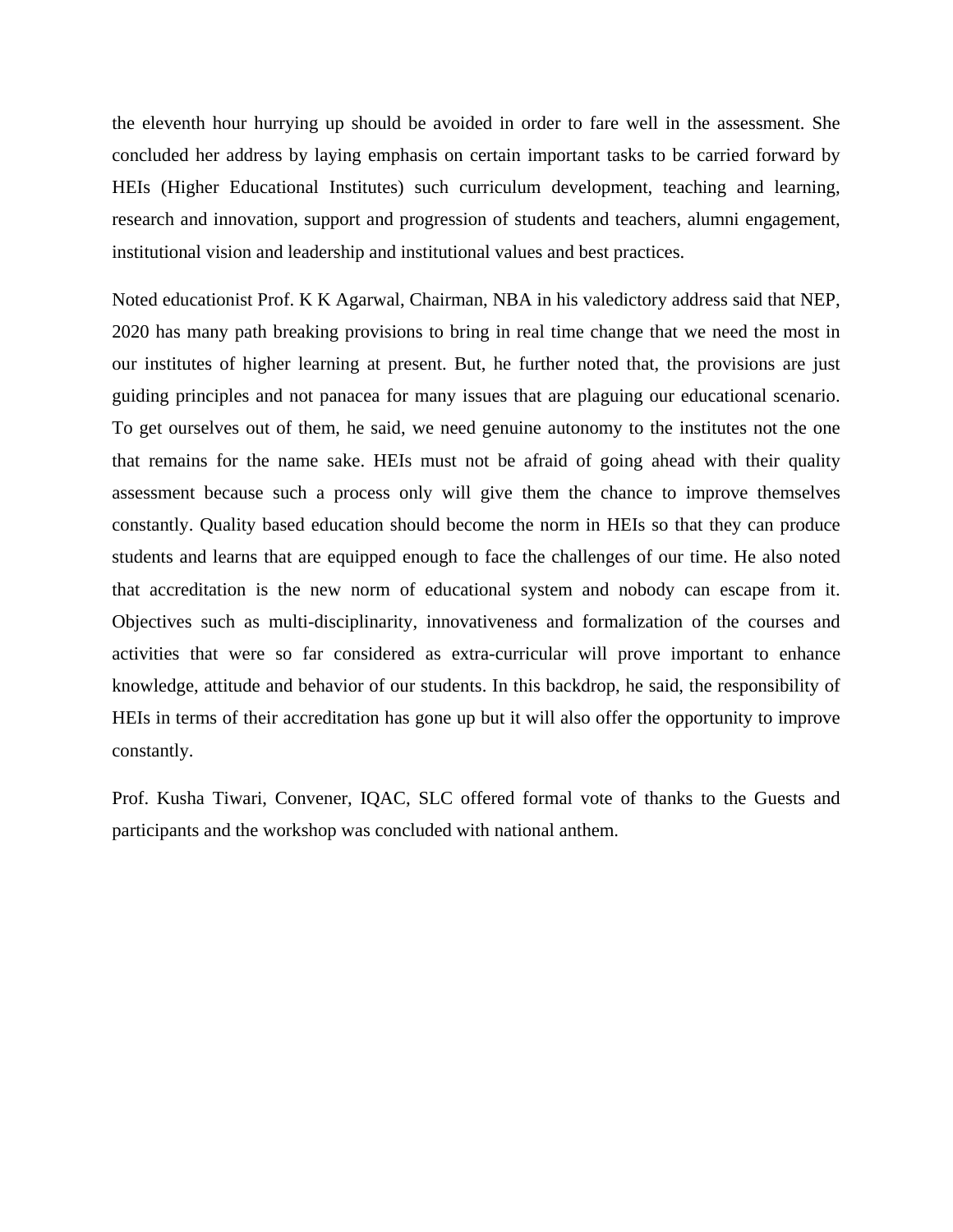## **Report on National Workshop organized by IQAC, SLC in Collaboration with NAAC (National Assessment and Accreditation Council) on "NEP & Accreditation of HEI's: The Way Ahead"**

श्याम लाल महाविद्यालय, दिल्ली विश्वविद्यालय एव NAAC-राष्ट्रीय मूल्याकन और प्रत्यायन परिषद, **बेंगलूरु** के संयक्त तत्वाधान में 31 मार्च, 2022 को "NEP & Accreditation of HEIs: The Way Forward- राष्ट्रिय शिक्षा निति और उच्च शिक्षा संस्थानों का प्रत्यायन: आगे का रास्ता" इस विषय पर राष्ट्रीय कार्यशाला का आयोजन किया गया. श्याम लाल महाविद्यालय के मल्टी-पर्पज हॉल में आयोजित कार्यशाला के दो सत्रों में चले विचार-विमर्श में 15 कॉलेजों और दो विश्वविदयालयों के 100 प्रतिनिधियों ने भाग लिया।

प्रख्यात शिक्षाविद् प्रो. एस.सी. शर्मा, निदेशक, नैक, प्रो. के.के. अग्रवाल, अध्यक्ष, एनबीए, डॉ. बलराम पाणि, डीन (महाविद्यालय), दिल्ली विश्वविद्यालय, डॉ. लीना गहाणे, उप सलाहकार, नैक और प्रो. रबी नारायण कर, प्राचार्य, श्याम लाल महाविदयालय ने कार्यशाला में प्रतिभागियों को संबोधित किया।

दिप प्रज्वलन समारोह एवं श्याम लाल महाविद्यालय की छात्रा द्वारा प्रस्तुत माता सरस्वती की वंदना से औपचारिक रूप कार्यशाला का उद्घाटन हुआ। इसके पश्चात श्याम लाल महाविद्यालय के प्राचार्य **प्रो. रबी नारायण कर नेअपनेप्रèतािवक मɅअितिथयɉ एवंप्रितभािगयɉ का èवागत करतेहु ए उनको कायशाला र् के उƧेæयɉ से अवगत कराया। उÛहɉने कहा िक कायशाला र् अिधक प्रासिगक ं है क्यɉिक िदãली िवæविवɮयालय के कॉलेज नैक मãयमापन ू के दसर ू े चक्र मɅप्रवेश कर रहे हɇऔर इन संèथानɉ के िहतधारकɉ के पास उÍच िशक्षा संèथानɉ के मãया ू ंकन के संबंध मɅबहु त सारेप्रæन हɇ। यह इसिलए भी मह×वपू णर्हो जाता हैक्यɉिक एनईपी, 2020 को डीयूमɅपू णर्Ǿप सेलागूिकया जा रहा है। उÛहɉनेअपने èवागत भाषण को समाÜत करतेहु ए कहा िक एनईपी देश भर के शैक्षिणक संèथानɉ की पहुंच, जवाबदेही और माÛयता सिनिæचत ु करनेका प्रयास करता है।**

नैक के निदेशक प्रो. एस.सी. शर्मा ने महाविद्यालयों और विश्वविद्यालयों के लाभ के लिए इस राष्ट्रीय कार्यशाला के आयोजन के लिए श्याम लाल कॉलेज को बधाई दी। नैक प्रमुख ने कहा कि संस्थान या कॉलेज के विजन और मिशन को संबंधित संस्थान दवारा चलाए जा रहे विभिन्न नवोन्मेषी कार्यक्रमों और कार्यों के माध्यम से साकार करना है. शिक्षण परिणामों और कार्यक्रम के परिणामों को संस्थानों के प्रशासन के लिए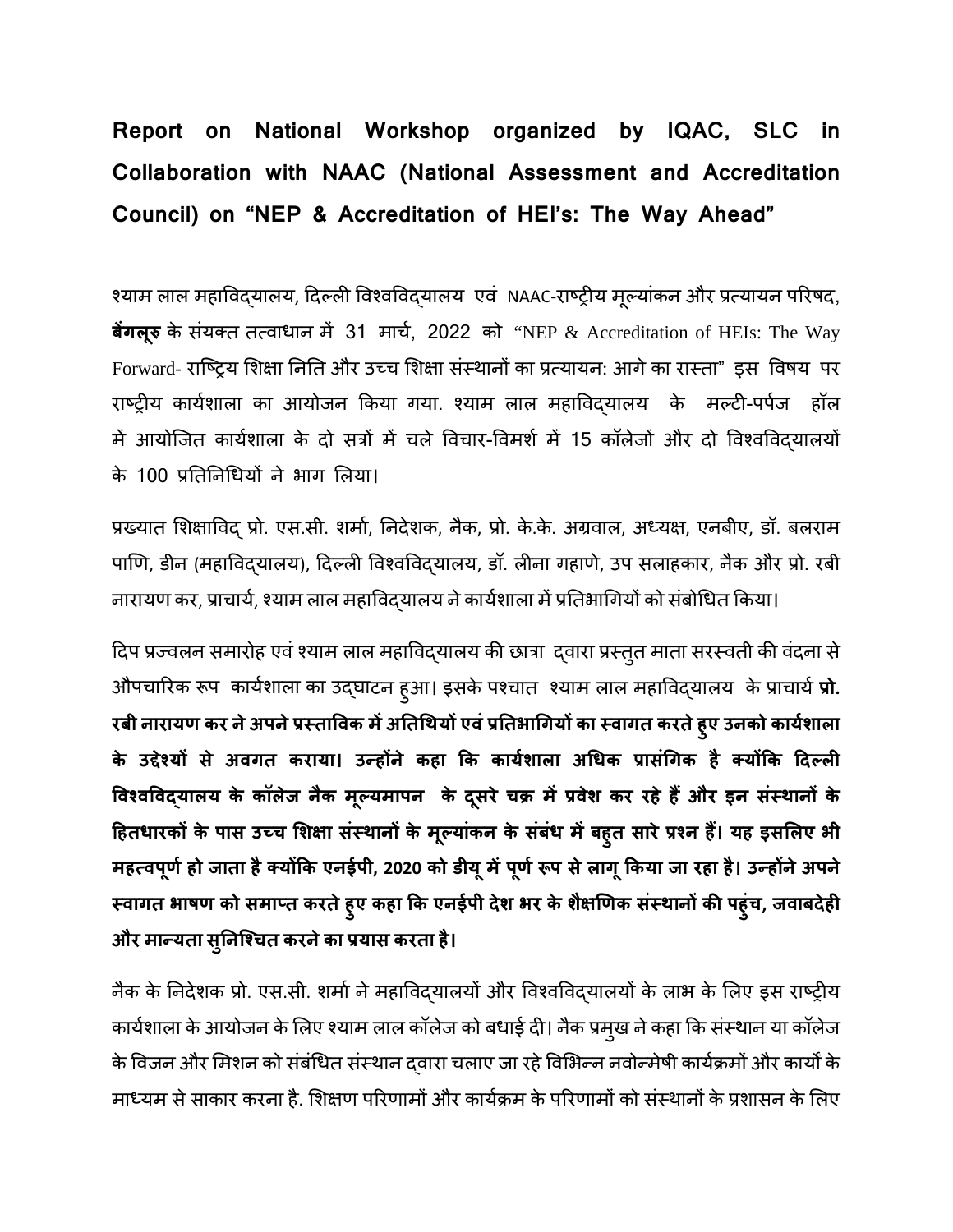जिम्मेदार हितधारकों दवारा नियमित रूप से अंशांकित किया जाना है। उन्होंने एनईपी, 2020 की भावना को ध्यान मे रखते हुए शैक्षिक परिदृश्य की समग्र गुणवत्ता मे सुधार पर भी जोर दिया। एनईपी, 2020 बहु-विषयक पाठ्यक्रम शुरू करने की परिकल्पना करता है और इसका उद्देश्य शिक्षा के माध्यम से पहुंच, समानता और उत्कृष्टता को बढ़ाना भी है। अपने निहित उद्देश्यों को साकार करने के लिए, यह शिक्षण संस्थानों को पुनर्गठन की जगह देकर उन्हें स्वायत्तता भी प्रदान करता है। पुनर्गठन में जवाबदेही की आवश्यकता होती है क्योंकि संस्थागत नेतृत्व विकसित करने, नए और अभिनव पाठ्यक्रम शुरू करने की स्वतंत्रता आदि के लिए जगह प्रदान की जाती है। इस पृष्ठभूमि में, उन्होंने कहा, शैक्षणिक संस्थानों के मूल्याकन और मान्यता के मामले में नैक की भूमिका अधिक महत्वपूर्ण होने जा रही है।

कार्यशाला में विशिष्ट अतिथि के रूप में प्रो. बलराम पाणि मौजूद रहे। उन्होंने टिप्पणी की कि एनईपी, 2020 में कई ऐतिहासिक उद्देश्य निहित है। उनका कार्यान्वयन समग्र रूप से राष्ट्र और समाज के लिए शुभ होगा और शैक्षिक संस्थानों में प्रशासनिक नेतृत्व और शिक्षकों जैसे हितधारकों के कंधों पर उनके क्रियान्वयन का दाइत्व है। एनईपी, 2020 में प्रदान किए गए अनेक प्रवेश और निकास बिंदु, छात्रों के लिए वरदान साबित होगे। छात्रों के व्यक्तित्व को पूर्ण रूप से विकसित करने और कौशल विकास कार्यक्रमों के उद्देश्य से नवोन्मेषी कार्यक्रमों ने एनईपी में महत्वपूर्ण स्थान हासिल कर लिया है। उन्होंने यह भी कहा कि छात्रावास सुविधाओ और शिक्षक भती जैसे संस्थानों के मूल्याकन के लिए नैक के दिशानिर्देशों में प्रदान किए गए कुछ मेट्रिक्स के संबंध में नैक को थोड़ा अधिक लचीला होना होगा क्योंकि वे कई बार इन संस्थानों की क्षमता के बाहर होते हैं।

डॉ. लीना गहाणे, नैक उप सलाहकार, बंगलौर ने प्रतिभागियों को संस्थानों के ग्रेडिंग के लिए निर्धारित नैक के विभिन्न मानको सम्बन्ध मे मार्गदर्शन किया। डॉ. गहाणे ने कहा कि एनईपी, 2020 हमारे युवा शिक्षार्थियों के बीच भारतीय ज्ञान परंपराओं, मूल्यों और लोकाचार को लाने पर महत्वपूर्ण जोर देता है। विश्व स्तर पर भारत-केंद्रित ज्ञान के निर्माण और प्रसार के मामले में भारत को विश्व में अग्रणी बनाना एनईपी, 2020 की भावना है। भारत में, उन्होंने कहा, शिक्षा केवल उपजीविका कमाने का साधनमात्र नहीं थी, बल्कि हमारे व्यक्तिव का सर्वव्यापी विकास अपेक्षित है। इसके माध्यम से...'सा विद्या या विमुक्तये' की कामना की जाती थी। एनईपी, 2020 में इन लक्ष्यों को साकार करना यह उच्च शिक्षा संस्थानों का दाइत्व है। उन्होंने कहा कि मान्यता के संदर्भ में सभी मानकों को नैक की वेबसाइट पर अपलोड कर दिया गया है। किसी भी प्रश्न का उत्तर 24 घंटे के भीतर IMS के माध्यम से दिया जा सकता है। इस संबंध में अपलोड किए गए मैनुअल का भी सदभे लिया जा सकता है। मूल्याकन